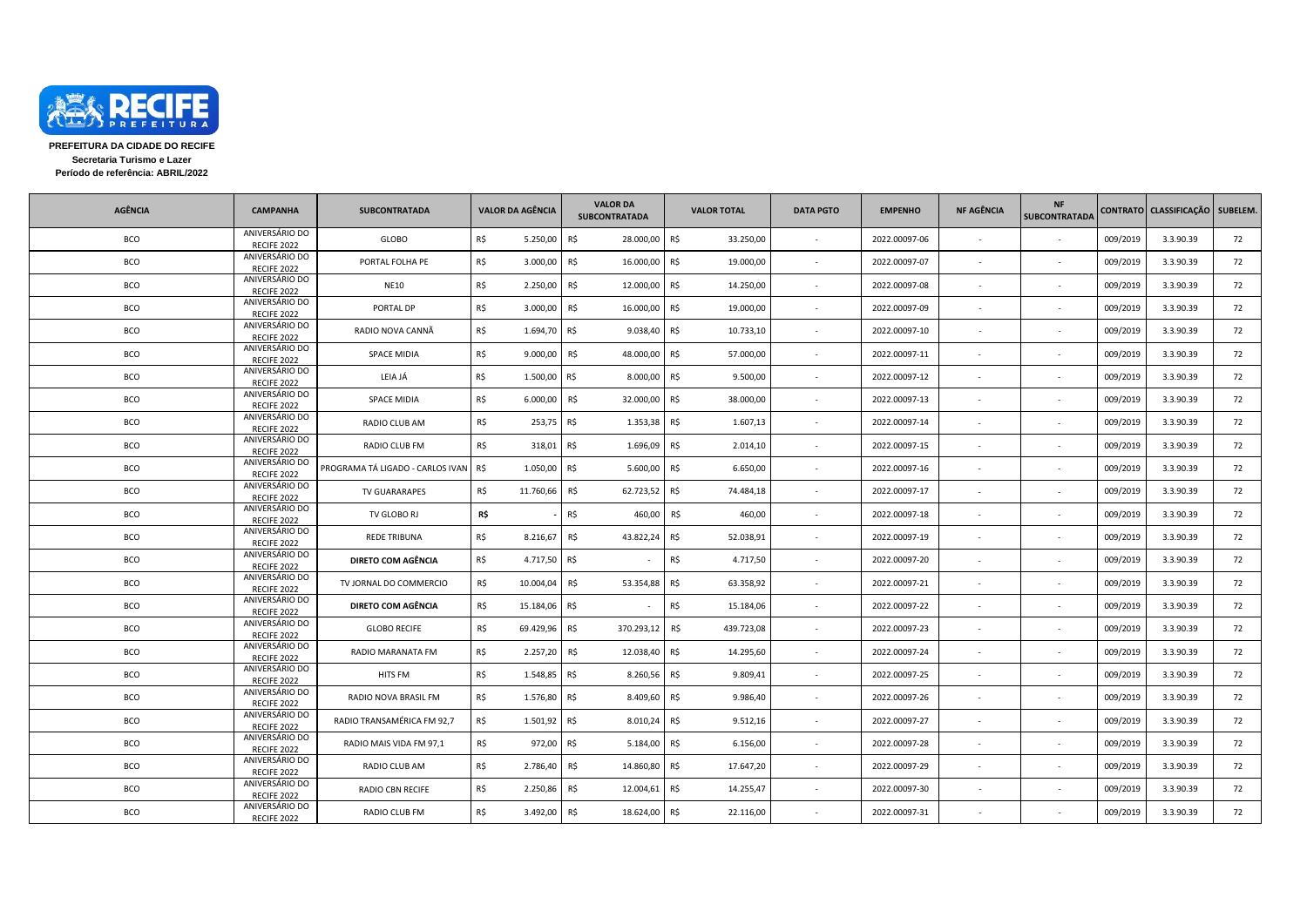| <b>BCO</b>      | ANIVERSÁRIO DO<br>RECIFE 2022        | RADIO RECIFE-FM                                      | R\$<br>1.740,48     | R\$<br>9.282,56   | R\$<br>11.023,04  |                          | 2022.00097-32 |                          |                          | 009/2019 | 3.3.90.39 | 72 |
|-----------------|--------------------------------------|------------------------------------------------------|---------------------|-------------------|-------------------|--------------------------|---------------|--------------------------|--------------------------|----------|-----------|----|
| <b>BCO</b>      | ANIVERSÁRIO DO                       | RADIO TRIBUNA FM                                     | R\$<br>1.613,02     | R\$<br>8.602,81   | R\$<br>10.215,83  |                          | 2022.00097-33 |                          |                          | 009/2019 | 3.3.90.39 | 72 |
| <b>BCO</b>      | RECIFE 2022<br>ANIVERSÁRIO DO        | RADIO TAMANDARÉ                                      | R\$<br>1.530,00     | R\$<br>8.160,00   | R\$<br>9.690,00   |                          | 2022.00097-34 |                          |                          | 009/2019 | 3.3.90.39 | 72 |
|                 | RECIFE 2022<br>ANIVERSÁRIO DO        |                                                      |                     |                   |                   |                          |               |                          |                          |          |           |    |
| BCO             | RECIFE 2022                          | MUSIC FM                                             | R\$<br>1.282,05     | R\$<br>6.837,60   | R\$<br>8.119,65   |                          | 2022.00097-35 |                          |                          | 009/2019 | 3.3.90.39 | 72 |
| BCO             | ANIVERSÁRIO DO<br>RECIFE 2022        | JOVEM PAN.                                           | R\$<br>1.586,40     | R\$<br>8.460,80   | R\$<br>10.047,20  |                          | 2022.00097-36 |                          |                          | 009/2019 | 3.3.90.39 | 72 |
| <b>BCO</b>      | ANIVERSÁRIO DO<br>RECIFE 2022        | RADIO OLINDA                                         | R\$<br>1.481,85     | R\$<br>7.903,18   | R\$<br>9.385,03   |                          | 2022.00097-37 |                          |                          | 009/2019 | 3.3.90.39 | 72 |
| <b>BCO</b>      | ANIVERSÁRIO DO<br>RECIFE 2022        | RADIO JORNAL                                         | R\$<br>1.496,88 R\$ | 7.983,36          | R\$<br>9.480,24   |                          | 2022.00097-38 |                          |                          | 009/2019 | 3.3.90.39 | 72 |
| BCO             | ANIVERSÁRIO DO                       | RADIO NOVAS DE PAZ                                   | R\$<br>1.295,91     | R\$<br>6.911,52   | R\$<br>8.207,43   |                          | 2022.00097-39 |                          |                          | 009/2019 | 3.3.90.39 | 72 |
| <b>BCO</b>      | RECIFE 2022<br>ANIVERSÁRIO DO        | TBM COMUNICAÇÃO E MARKETING                          | R\$<br>536,40       | R\$<br>2.860,80   | R\$<br>3.397,20   |                          | 2022.00097-40 |                          |                          | 009/2019 | 3.3.90.39 | 72 |
|                 | RECIFE 2022<br>ANIVERSÁRIO DO        |                                                      |                     |                   |                   |                          |               |                          |                          |          |           |    |
| <b>BCO</b>      | RECIFE 2022                          | RADIO FOLHA FM                                       | R\$<br>3.218,40     | R\$<br>17.164,80  | R\$<br>20.383,20  |                          | 2022.00097-41 |                          |                          | 009/2019 | 3.3.90.39 | 72 |
| <b>BCO</b>      | ANIVERSÁRIO DO<br>RECIFE 2022        | RADIO EVANGELICA                                     | R\$<br>616,59       | R\$<br>3.288,48   | R\$<br>3.905,07   |                          | 2022.00097-42 |                          |                          | 009/2019 | 3.3.90.39 | 72 |
| <b>BCO</b>      | ANIVERSÁRIO DO<br>RECIFE 2022        | YNTERATIVA FM 102.1                                  | R\$<br>750,42       | R\$<br>4.002,24   | R\$<br>4.752,66   |                          | 2022.00097-43 |                          |                          | 009/2019 | 3.3.90.39 | 72 |
| <b>BCO</b>      | ANIVERSÁRIO DO<br><b>RECIFE 2022</b> | YNTERATIVA FM 102.1                                  | R\$<br>1.500,84     | R\$<br>8.004,48   | R\$<br>9.505,32   |                          | 2022.00097-44 |                          |                          | 009/2019 | 3.3.90.39 | 72 |
| <b>BCO</b>      | CARNAVAL 2022                        | DIRETO COM AGÊNCIA                                   | R\$<br>19.637,38    | R\$               | R\$<br>19.637,38  | $\sim$                   | 202200097-46  | $\blacksquare$           | $\sim$                   | 009/2019 | 3.3.90.39 | 72 |
| <b>MART PET</b> | <b>CIRCUITO SAGRADO</b>              | PRODUÇÃO DE 10 BANNERS E 10.000<br><b>FOLDERS</b>    | R\$<br>1.223,00     | R\$<br>61.150,00  | R\$<br>62.373,00  |                          | 2022.00160-02 |                          |                          | 009/2019 | 3.3.90.39 | 72 |
|                 |                                      | PRODUÇÃO 100 CAMISAS, 6 BANNERS,                     |                     |                   |                   |                          |               |                          |                          |          |           |    |
|                 | RECIFE É PARA                        | 16 DISPLAY DE MESA, 3.000 CARTELAS                   |                     |                   |                   |                          |               |                          |                          |          |           |    |
| <b>MART PET</b> | <b>FICAR</b>                         | 15.000 ADESIVOS, 6.000 BLOCOS DE                     | R\$<br>1.963,12     | R\$<br>98.156,00  | 100.119,12<br>R\$ |                          | 2022.00160-03 |                          |                          | 009/2019 | 3.3.90.39 | 72 |
|                 |                                      | NOTAS, 20 AVENTAIS, 1.000 TAGS E 16<br>CAMISAS       |                     |                   |                   |                          |               |                          |                          |          |           |    |
|                 |                                      |                                                      |                     |                   |                   |                          |               |                          |                          |          |           |    |
| <b>MART PET</b> | <b>VIVA RECIFE</b>                   | PRODUÇÃO DE 20 FLÂMULAS                              | R\$<br>16,72        | R\$<br>836,00     | R\$<br>852,72     | $\sim$                   | 2022.00160-04 | $\sim$                   | $\sim$                   | 009/2019 | 3.3.90.39 | 72 |
| <b>MART PET</b> | <b>VIVA RECIFE</b>                   | PRODUÇÃO DE 200 CARTÕES                              | R\$<br>3,04         | R\$<br>152,00     | R\$<br>155,04     | $\sim$                   | 2022.00160-05 | $\overline{\phantom{a}}$ | $\sim$                   | 009/2019 | 3.3.90.39 | 72 |
| <b>MART PET</b> | <b>VIVA RECIFE</b>                   | PRODUÇÃO E INSTALAÇÃO 20 PLACAS R\$                  | 52,00               | R\$<br>2.600,00   | R\$<br>2.652,00   |                          | 2022.00160-06 |                          |                          | 009/2019 | 3.3.90.39 | 72 |
| <b>MART PET</b> | OBSERVATÓRIO                         | PRODUÇÃO 1 BACKDROP, 1 BANNER,<br><b>20 REVISTAS</b> | R\$<br>34,76        | R\$<br>1.737,80   | R\$<br>1.772,56   |                          | 2022.00160-07 |                          |                          | 009/2019 | 3.3.90.39 | 72 |
| <b>MART PET</b> | OBSERVATÓRIO                         | FINALIZAÇÃO DE CAMISA                                | R\$<br>261,50       | R\$<br>683,41     | 944,91<br>R\$     |                          | 2022.00160-08 |                          |                          | 009/2019 | 3.3.90.39 | 72 |
| <b>MART PET</b> | RECIFE É PARA<br><b>FICAR</b>        | PRODUÇÃO DE 15 PAINÉIS                               | R\$<br>198,00       | R\$<br>9.900,00   | R\$<br>10.098,00  |                          | 2022.00160-09 |                          |                          | 009/2019 | 3.3.90.39 | 72 |
| <b>MART PET</b> | <b>VIVA RECIFE</b>                   | PRODUÇÃO 1 BACKDROP                                  | R\$<br>78,30        | R\$<br>3.915,00   | R\$<br>3.993,30   | $\sim$                   | 2022.00160-10 | $\overline{\phantom{a}}$ | $\sim$                   | 009/2019 | 3.3.90.39 | 72 |
| <b>MART PET</b> | OBSERVATÓRIO                         | PRODUÇÃO DE 1000 REVISTAS                            | R\$<br>536,00       | R\$<br>26.800.00  | R\$<br>27.336,00  | $\overline{\phantom{a}}$ | 2022.00160-11 | $\overline{\phantom{a}}$ | $\overline{\phantom{a}}$ | 009/2019 | 3.3.90.39 | 72 |
| <b>MART PET</b> | <b>VIVA RECIFE</b>                   | PRODUÇÃO DE 24 CAMISAS                               | R\$<br>63,36        | 3.168,00<br>R\$   | R\$<br>3.231,36   | $\sim$                   | 2022.00160-12 | $\sim$                   | $\sim$                   | 009/2019 | 3.3.90.39 | 72 |
| <b>MART PET</b> | <b>VIVA RECIFE</b>                   | PRODUÇÃO 300 CARTÕES                                 | R\$<br>4,56         | R\$<br>228,00     | R\$<br>232,56     | $\sim$                   | 2022.00160-13 | $\blacksquare$           | $\sim$                   | 009/2019 | 3.3.90.39 | 72 |
| <b>MART PET</b> | <b>VIVA RECIFE</b>                   | PRODUÇÃO E INSTALAÇÃO DE                             | R\$<br>13,07        | R\$<br>653,60     | R\$<br>666,67     |                          | 2022.00160-14 |                          |                          | 009/2019 | 3.3.90.39 | 72 |
|                 | DOMINGO NA                           | ADESIVO<br>PRODUÇÃO DE CREDENCIAIS E                 |                     |                   |                   |                          |               |                          |                          |          |           |    |
| <b>MART PET</b> | <b>GUARARAPES</b>                    | ADESIVOS                                             | R\$<br>51,40        | R\$<br>2.570,00   | R\$<br>2.621,40   |                          | 2022.00160-15 |                          |                          | 009/2019 | 3.3.90.39 | 72 |
| <b>MART PET</b> | CIRCUITO SAGRADO                     | PRODUÇÃO DE BACKDROP                                 | R\$<br>58,00        | R\$<br>2.900,00   | R\$<br>2.958,00   |                          | 2022.00160-16 |                          |                          | 009/2019 | 3.3.90.39 | 72 |
| <b>MART PET</b> | DOMINGO NA<br><b>GUARARAPES</b>      | PRODUÇÃO DE WINDBANNER                               | R\$<br>180,00       | R\$<br>9.000,00   | R\$<br>9.180,00   | $\overline{\phantom{a}}$ | 2022.00160-17 |                          |                          | 009/2019 | 3.3.90.39 | 72 |
| <b>MART PET</b> | RECIFE É PARA<br><b>FICAR</b>        | PRODUÇÃO E INSTALAÇÃO DE PLACAS R\$                  | 160,00              | R\$<br>8.000,00   | R\$<br>8.160,00   |                          | 2022.00160-18 |                          |                          | 009/2019 | 3.3.90.39 | 72 |
| <b>MART PET</b> | RECIFE É PARA<br><b>FICAR</b>        | PRODUÇÃO DE 06 FOTOS                                 | R\$<br>120,00       | R\$<br>6.000,00   | R\$<br>6.120,00   |                          | 2022.00200-01 |                          |                          | 009/2019 | 3.3.90.39 | 72 |
|                 | RECIFE É PARA                        | CRIAÇÃO E FINALIZAÇÃO DE ROTEIRO                     |                     |                   |                   |                          |               |                          |                          |          |           |    |
| <b>MART PET</b> | <b>FICAR</b>                         | 60", ADAPTAÇÃO PARA 5 ROTEIROS,                      | R\$<br>3.840,04     | R\$<br>189.300,00 | R\$<br>193.140,04 |                          | 2022.00200-02 |                          |                          | 009/2019 | 3.3.90.39 | 72 |
|                 |                                      | PRODUÇÃO DE FILMES                                   |                     |                   |                   |                          |               |                          |                          |          |           |    |